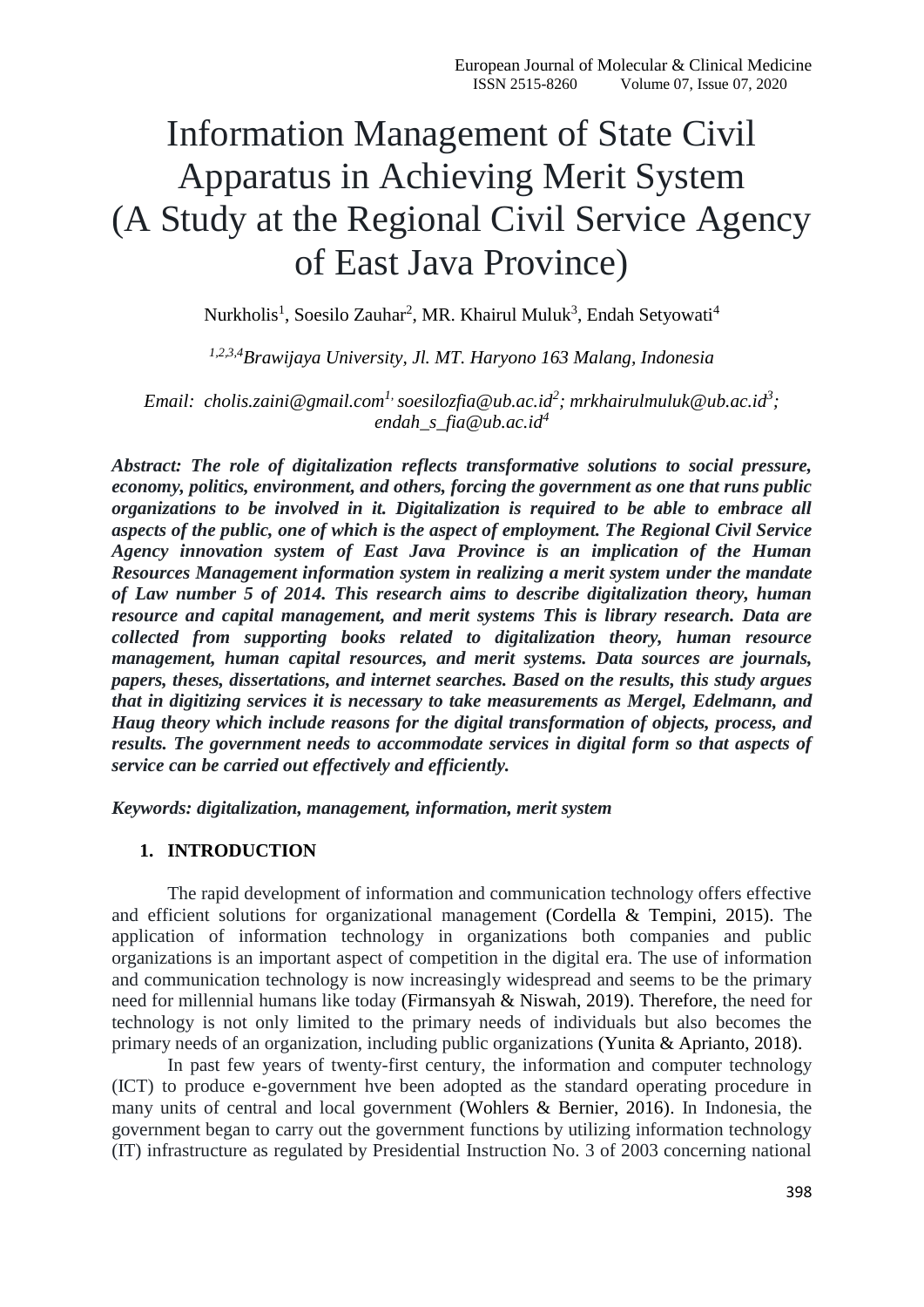policies and strategies for e-government development is a manifestation. Through Presidential Instruction, the government instructed several government agency officials including governors and regents/mayors to take steps for the implementation of e-government nationally, formulate and implement follow-up plans and coordinate with the State Minister for Communication and Information, and implement instructions with the best possible (Presidential Instruction, 2003). The government through the Ministry of Communication and Information issued several documents related to the implementation of e-government, including: (1) The document contains a blueprint for the e-government application system for local governments; (2) Guidelines for preparing the master plan for the development of egovernment institutions; (3) Government portal infrastructure development guidelines; and others.

In past few years, the term e-government has shifted into digital-based technological innovation. Public sector innovation with digital technology is also called Digital Government (DG) since this concept was first systematically introduced by the National Performance Review (A. Gore, 1993). In line with Gore, Daglio, D., & H (2014) distinguish between the terms e-government and Digital Government. E-government is a medium for the government to use information and communication technology and especially on the internet, as a tool to achieve better governance. Meanwhile, digital government is the use of digital technology, as an integrated part of the government's modernization strategy, to create public value. DG relies on government actors, non-governmental organizations, associations of business citizens, and individuals, who support the production and access to data, services, and content through interactions with governments. The term digital government denominates the use of ICTs, particularly the internet, to positively transform the relationship between government and society. We believe that digital governance can be used to enhance institutional and process-based trust and thus, increase overall trust in the benevolence, competence, honesty, and predictability of government (Veit & Huntgeburth, 2014).

The change in the digital era is indicated by the emergence of digital platforms and networks, computerization, technology, the internet. They have rapidly transformed the economy and society, with enormous implications for the operation of government services (Falk et al., 2017). The understanding and practices of DG have evolved to reflect how governments seek to find innovative digital solutions to social, economic, political, and other pressures, and how they transform themselves in the process towards more complexity and greater contextualization and specialization (Bertot et al., 2016). Consequently, Janowski (2015) introduces four stages of DG evolution depending on whether the application of digital technology changes the internal workings of government or simply digitizes what is (digitization); whether internal transformation to the government (Transformasi); does it affect external relations with citizens and other actors (engagement); and whether the transformation contributes to a particular national, local or sectoral context in which a particular government organization serves its customers and fulfills its mandate (Contextualization).

As digital technology affects most areas of public organizations, it affects human resource practices (Betchoo, 2016). In other words, the use of digital technology can be a tool for the government to develop human resources or employees. Saleh, C. et al. (2013) stated that the study of people in an organization is a proper and vital study for managers and administrators. What provides an understanding in the principle of the existence of the human aspect in an organization is the most important aspect that must be understood and considered by all managing the organization. The organization generate to a group of people; thus, the ability to acquire and retain human skills and talents that are at the core of human resource management becomes very important for effective management and for organizational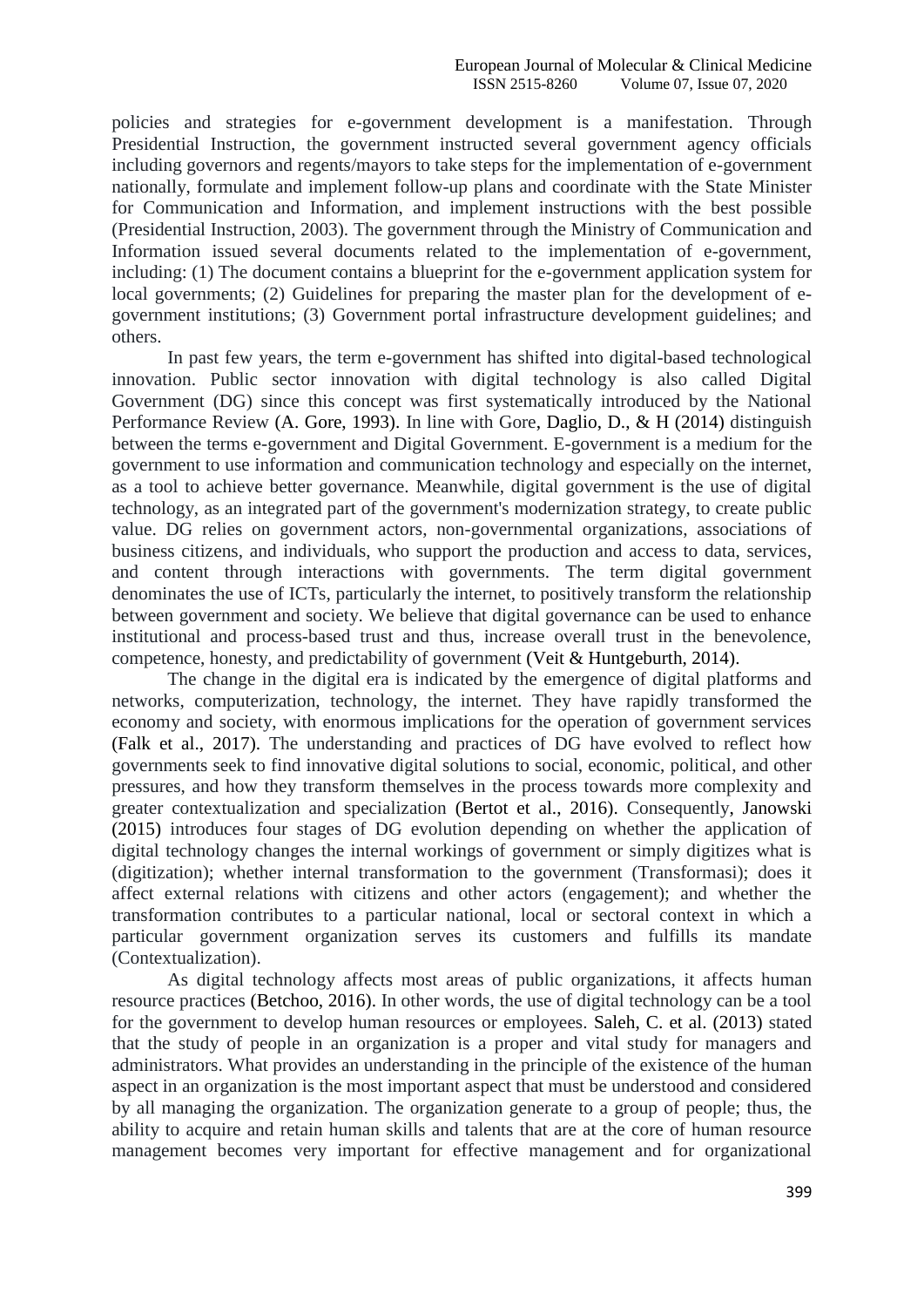#### European Journal of Molecular & Clinical Medicine<br>ISSN 2515-8260 Volume 07. Issue 07. 2020 Volume 07, Issue 07, 2020

performance that is defined more broadly (Donahue et al., 2000). Human resource management is the process of acquiring, training, appraising, and compensating employees, taking into account their employment relationships, health, safety and fairness issues. In other words, it can be said that human resource management is a way to be able to contribute optimally to the achievement of organizational goals (OECD, 2015). The functions or activities of human resource management generally include three main elements, namely: 1) the recruitment of quality workers including resource planning. human resources, recruitment, selection, and placement, 2) the development of a quality workforce including position orientation, training and development, planning and career development, and 3) manpower maintenance including management of retention and turnover, appraisal of work results, compensation, and welfare and management relations with labor (Alwi, Syarifuddin, 2010). Employees or human resources are considered a long-term investment and a critical factor in the fate and success of any business, and in the profitability of the company. Most applicable HRM models place great emphasis on strategic and structural alignment with organizational goals and are focused primarily on organizational rationality and control objectives (Chytiri, 2019).

Managing human activities in organizations is closely related to other concepts, namely Human Resource Management (HRM) and Human Capital Management (HCM), in which theoretically the presence of these two concepts almost replaces the position of the concept of personnel management. OECD (2011) provides the elements contained in human capital management including knowledge, expertise, competence, and other attributes inherent in a person that can be used by that person as a facility for him to build his creativity, establish special relationships with other parties as well as to get what they want in the field of economy or welfare. In other words, it can also be interpreted that what is called human capital is a set of attitudes, actions, skills, and abilities that a person has, which they can use to improve organizational performance and to produce goods or services to meet the needs of other people. associated with the organization (Andre & Lantu, 2015).

Based on the scheme of the relationship pattern in managing the human or people management aspects of an organization, it can be described as follows. Personnel management is an activity that focuses primarily on the process of searching for, organizing, and motivating human resources/apparatus needed by the organization or company. Furthermore, the process by the organization must be poured into a policy and implemented practically intending to be used to manage and develop human resources or apparatus in the organization. The policy must contain 2 (two) important things, namely; (1) Human Resource (HR) management, which is an integrated strategy and management approach that can be used to organize all valuable assets for the organization, especially those directly related to HR. To play a maximum role in improving organizational performance to achieve the organizational goals that have been set, (2) Human capital management, which is an approach used to obtain or produce, analyze and report and inform in full about the developments that have been produced by strategic management which is based on various organizational operational decisions in increasing the added value of all human resources / natural resources. at the corporate level and the front line level (Saleh, et.al, 2013).

Therefore, the existence of human resources needs to be considered, managed, and developed properly, seriously, and sustainably. Every manager of public services must have competence, intellectual, moral, spiritual, and other factors. The essence of human capital is unseparable component in a state civil servant (Saleh, et.al, 2013). How the government translates resources into services is an importance question in the political science of public administration, and public policy analysis. The analysis of these problems most often focuses on contingent effects on service delivery: levels of economic development, partisan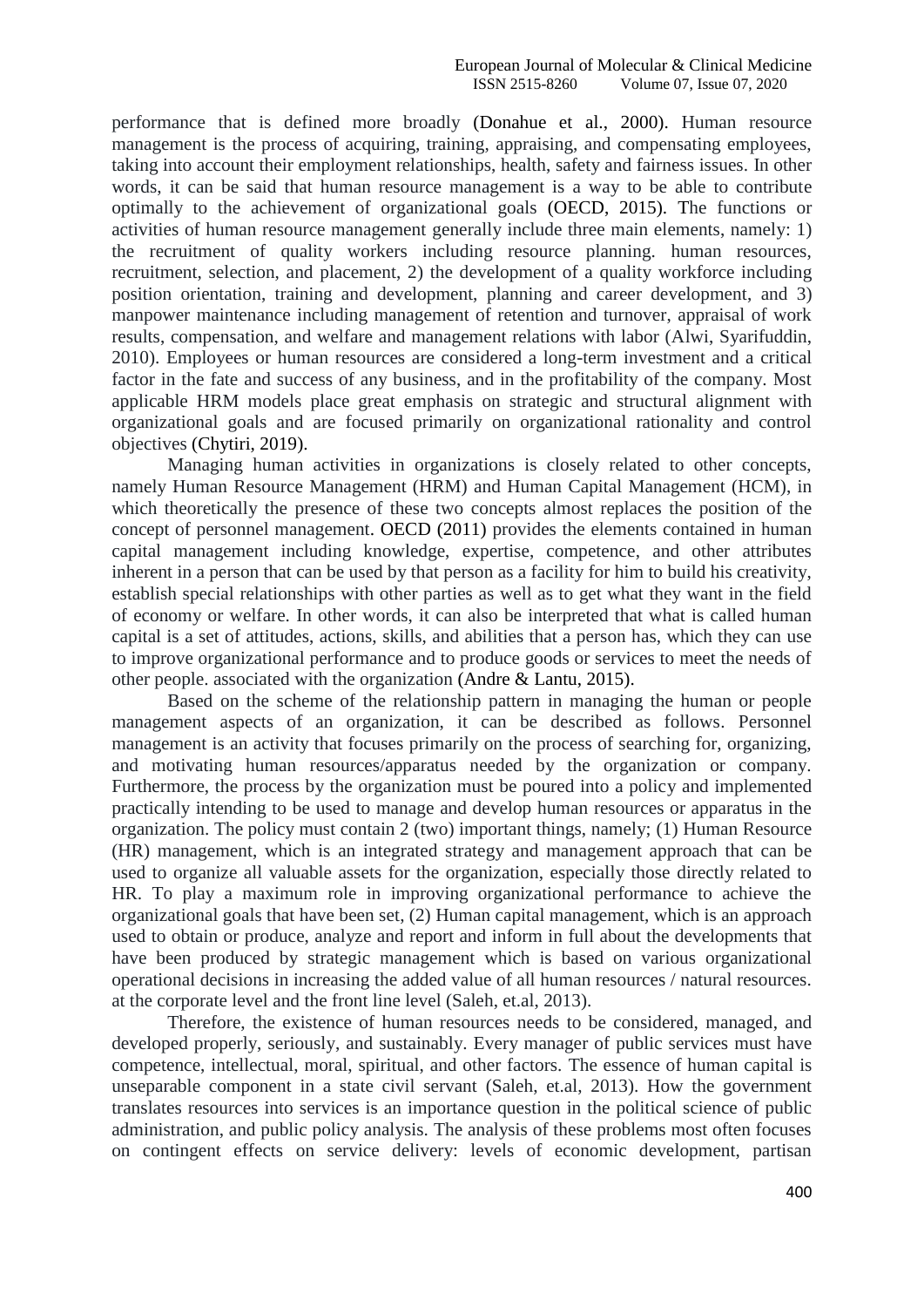influence, and structural political/administrative arrangements (Donahue et al., 2000). The Regional Civil Service Agency (BKD) of East Java Province is a government institution that has the main task of carrying out the formulation and implementation of policies in the field of personnel. In developing human resources, BKD of East Java province has implemented a technology system as a form of human resource management. Human resource management development has been conducted online and utilized the information technology through digital employee-based applications. The application includes analysis and various staffing services provided. This application is called an electronic-based State Civil Service Management Information System as socalled Si-Master. The system is digitally based in one for all or one for all. In addition to the completeness of employee data in the East Java provincial government, this application also contains an online staffing service menu. The master includes a variety of staffing services from planning, development, upgrading, and transfer to retirement. All of these services can be loaded in one application. The master was initiated independently by the internal BKD of East Java Province. This innovation has succeeded in obtaining top innovations in the 2020 Public Innovation Competition (Falk et al., 2017).

Management of the digital-based employee innovation above is not only to follow pressure and external and internal but also to achieve the objectives of the merit system in staffing. The merit system is used as a measure of success in the development and management of human resources (Daglio & Kitchen, 2014). The merit system is regulated in Government Regulation (PP) 11 of 2017 concerning Management of the State Civil Apparatus. In the monitoring and evaluation program for the implementation of the merit system in the provincial government, BKD and the master succeeded in getting a good title in the personnel information system as a step of achieving a merit system in government (Firmansyah, Rochman & Niswah, 2019).

The problem in developing human resource management in BKD is that the electronic performance appraisal is still not connected. So that the BKD of East Java Province has difficulty knowing the quality and performance achievements which will later be used as performance measurements. And the result is difficulty in knowing the performance of employees in carrying out their duties and functions. So in this case the assessment received by the BKD of East Java Province in Monev received an imperfect score in terms of the talent pool. This is related to creating an organizational culture as a step towards achieving a good organization (Muluk, 2008).

Considering the above problems, the question arises of how information management is carried out to achieve the merit system stipulated by laws and regulations and how the measurement patterns are. The purpose of this study is to determine and describe the analysis of information system management carried out by BKD of East Java province to achieve a merit system.

# **2. METHODS**

.

The research design is library research. This study was conducted by the author by reading and collecting data and information from supporting books, journals, papers, theses, dissertations, and internet searches to obtain data being relevant to especially those related to digitalization theory, human resource management, human capital resources, merit systems (Parker, 2004; Mann, 2005). Data in this research are textual qualitative by using the basis of the statement and the proportion of scientific proportions (Creswell, 2012). The author uses personal documents as the data source for this research, namely personal documents. The documents as the basic source or primary data are books. The researcher wrote to search for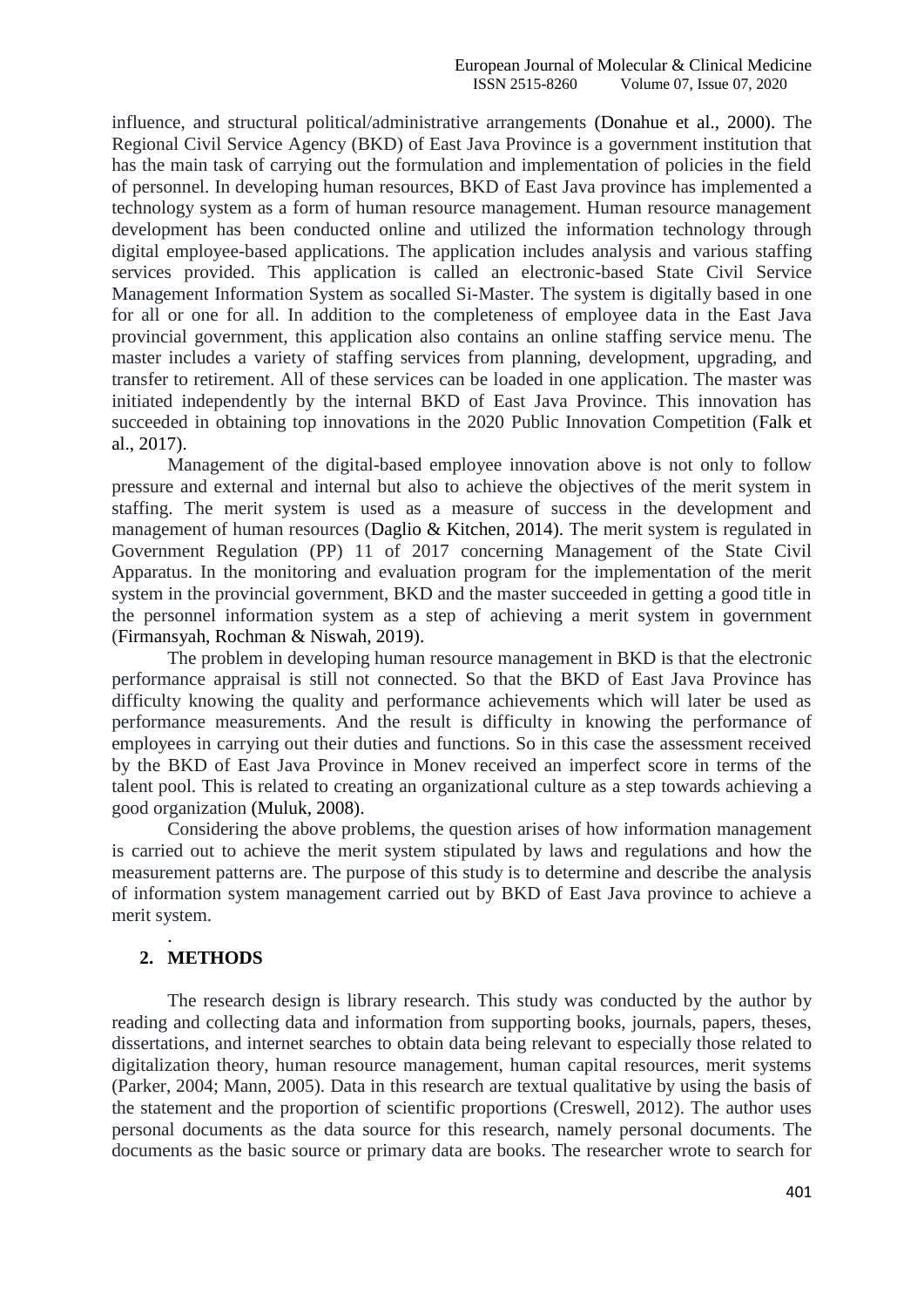things or variables in the form of notes, transcripts, books , etc. that related to the digital transformation of objects, process, and results by Information Management and Merit System.

Data are collected with techniques of documentation, identifying discourse from books, papers or articles, magazines, journals, newspapers, the web (internet), or other information related to the titles (Yin, 2016). Data are analyzed with three methods: (1) descriptive analysis method by collecting, compiling data, and analyzing data, (2) content analysis by drawing conclusions through efforts to find the characteristics of the message, and carried out objectively and systematically, and (3) critical analysis by starting certain views or values of researchers (Miles & Huberman, 1994).

### **3. RESULTS AND DISCUSSION**

Information Management at BKD East Java Province Information

The systems have become a primary need for individuals and organizations. In the organizational field, information systems are used to become a liaison between the public and the government. Besides, in the field of internal organization, information systems can also be used to improve service quality to improve the development of human resources. Through Presidential Instruction of Indonesian Republic Number 3 of 2003, the Government of Indonesia took the initiative to provide regulations related to the need for management capabilities in managing human resources. The existence of these regulations can be used as a reference for organizations to use information technology as a forum for improving internal quality through the personnel merit system. This can be encouraged by the ability to innovate in the development of human resource management who can achieve a merit system through digital transformation.

As previousls explained, BKD of East Java Province has carried out reforms and digitalized services as a form of improving staffing services. The existence of HRM reforms is strategically seen as an instrument to achieve the goals of better quality government and more efficient and responsive public services and is being pursued in line with reforms in some areas including budgeting, organizational performance management, quality management, e-government, and organizations. restructuring of public administration (OECD, 2015). Human resource management (HRM) is a strategic approach in managing people in organizations (Somarathna, 2020) and can be said to be a comprehensive and coherent approach to work and resource development (Armstrong & Taylor, 2014). HRM can naturally be represented as a complex system of autonomous human agents, whose interactions are influenced by mutually reinforcing HRM strategies, policies, and practices. Stochastic and dynamic human interactions can lead to the emergence of the phenomenon of organizational performance in the long run. Overall Human resource management (HRM) is concerned with all aspects of how people are employed and managed in an organization (Armstrong & Taylor, 2014).

OECD (2015) states that a well-defined management system can improve the performance of public administrations through a management framework called "Managing for Development Results" (MfDR) and the use of the CAF (Common Assessment Framework) quality and innovation model. Furthermore, organizational performance must be evaluated based on seven sets of criteria: i) strategic management and planning; ii) citizen satisfaction with the products/services of an organization; iii) application of the HRM subsystem established by the Public Service for the professionalization of public services; iv) institutional restructuring initiatives; v) application of quality management; vi) resource management; and vii) transparency in management (OECD, 2015). However, the evaluation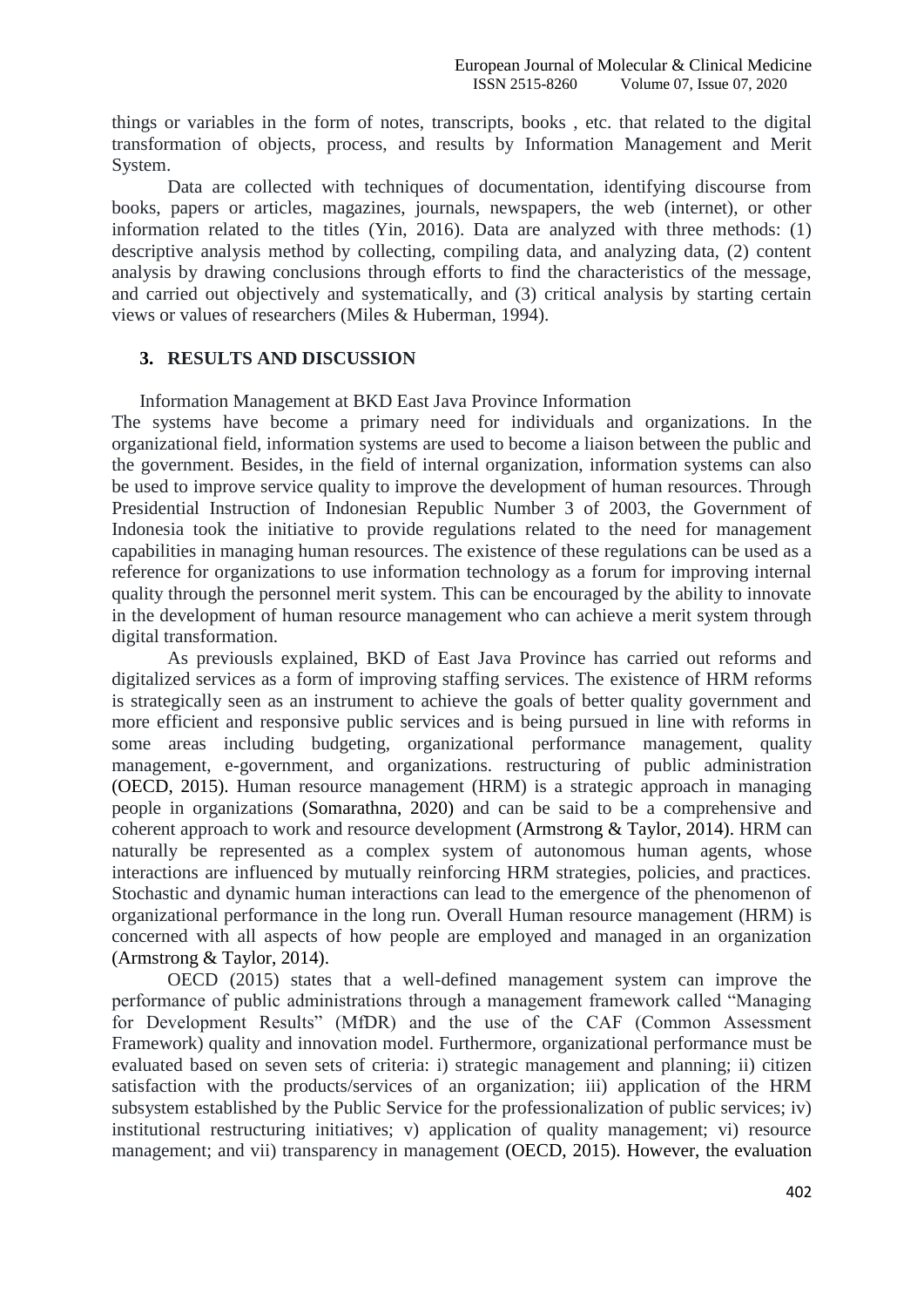indicator has not been implemented yet in East Java BKD as the instrument of assessing the success of the management system.

Mergel, Edelmann & Haug (2019) revealed in their research that there are four measurements used in transforming forms of digital services to achieve predetermined goals. The measurements are based on the results of research using transcripts of 40 interviews conducted by the digital transformation experts in the public sector. The findings are organized in four coding-derived dimensions, namely: (1) the reasons for public administration undertaking digital transformation for public service delivery, (2) digitally transformed public administration, (3) the change on public administrations of digital public service delivery, and (4) the purpose of administrative transformation.

Subsequently, the results of these findings converge on coding which produces measurements that include reasons for digital transformation, digital transformation objects, digital transformation process, and results of digital transformation. These measurement indicators are used to see the success of digital transformation in realizing services. Furthermore, the authors will use these indicators to analyze the digital transformation that occurs in the BKD of East Java Province before later pairing it with the analysis in the merit system.

#### *(1) Reasons for digital transformation for the digital transformation*

The main reason carried out by BKD East Java Province is because it is driven by internal and external factors. Internal factors in the form of problems previously experienced by BKD of East Java Province. Internal problems include not yet integrated documents and data in electronic systems, electronic system failures committed by third parties. In addition to problems, the internal drive is influenced by the individual motivation to change, promote ideas, very influential managerial, and organizational culture changes. Meanwhile externally, innovation is influenced by factors from the external environment of the Provincial BKD in the form of stakeholder interests, competition, and changes in the economic environment.

#### *(2) Digital transformation objects*

An administrator, in object measurement, focuses on various digital transformation objects, including the use of an organization's technology, its business model, internal processes, workflows or procedures, public services offered to stakeholders or products created, including content production and dissemination. . The digital transformation from the previous system to the si-master service system is a transformational change in terms of processes, products, services, integration patterns or relationships, and the technology used. The process after using the master is the need for data management and processing that can be done quickly because all data and document needs are digitally based. The resulting product is an application that can be accessed via a smartphone, iOS, or computer. Also, these products can be used internally in managing human resource management within the BKD of East Java Province. The resulting service becomes faster because the product has been integrated with all fields in the BKD of East Java Province. And the technology used is web-page based technology. The choice of this technology is due to the limited internal human resources of the BKD of East Java Province who can develop technology-based innovations.

#### *(3) Digital transformation process*

The digital transformation process illustrates how public administrators approach the transformation of the objects mentioned above. The fundamental change from digital transformation is the integration of documents and data into one unified whole in one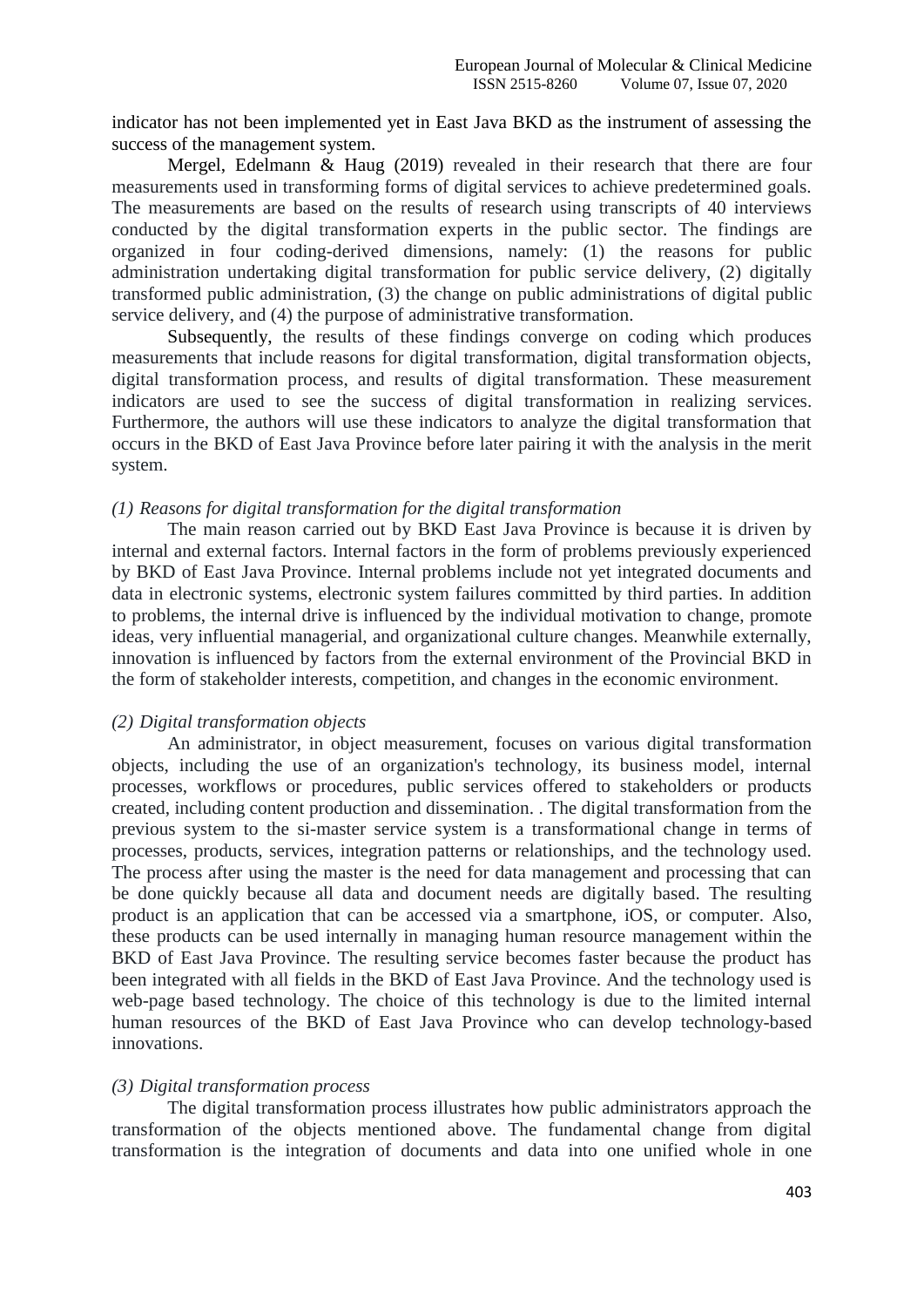application. Furthermore, the application can also be used to provide integrated services within the BKD of East Java Province and external to the BKD of East Java Province. The internal environment of the BKD of East Java Province covers services in all fields in the BKD of East Java Province. Then from the external is the collaboration carried out by the BKD of East Java Province to improve the system and provide ease of service for employees. And services that exist in the Internal BKD of East Java Province are implications of the indicators set to create good employees. These services are in the form of regular salaries, statistics, BUP pension, APS Pension, Baperjakat, Study Permit, ASN IP Examination, ASN Examination, Attendance, SKP, LKO, and JKK & JKM, which are overall steps taken by BKD Province in establishing and improve organizational culture by developing HRM.

#### *Result of Digital Transformation*

Research by Mergel et al. (2019) divides analysis results of digital transformation into outputs, outcomes, and impact. This is likely as the long-term effect of digital transformation on the organization or its ecosystem as a whole. This paper defines output as a quantitative result, that is, a result that can be calculated or described numerically. The definition follows Boyne's (2002) theory that output includes both the quantity of service and its quality (as shown for example by the speed of delivery, and accessibility of provision, both from in terms of geography and opening hours.

Therefore, the output of digital transformation includes concrete and measurable services, products, processes, or skills. The output produced by this product can be felt by all employees in the province of East Java. What is most felt is the ease with which they can provide services. Not only that, the product manager also felt the convenience, in this case, was the internal BKD of East Java Province. The ease is that the BKD of East Java Province can use this application in the range of developing HRM within the BKD of East Java Province. The services from BKD contained in the application make it easier for BKD to monitor the performance of employees. So that this can be a measuring tool to determine the performance of employees. Measurements taken are in the form of analysis of employees, attendance, and other services contained in the data management sub-sector. This was done as a form of the responsibility of the BKD of East Java Province in realizing the merit system of HRM in the BKD of East Java Province.

Subsequently, the outcome is defined by (Bretschneider, 2011) as the effect resulting from an action, or implementation, of a new measure, thus describing the possible consequences of implementing the services offered, changes in processes, and the quality of organizational relationships with others in which the outcome has a wider scope than output. The outcome is more about what is obtained when the system pattern occurs. The outcome of the master's product and the system is to produce employees in a cultured organization so it is necessary to have continuity of services provided followed by innovation and development.

Finally, the impact is defined by Alford & O'Flynn (2009) as something that includes changes in the entire organization or public administration, how transformation leads to the creation of more or better (public) value, contributing to a digital society (such as providing conditions for society) digital, provides benefits to citizens, contributes to society, culture or economy), or reinforces democratic principles (e.g. supporting citizen inclusion, regulation, legal and political frameworks). The definition of impact here covers a broader context by covering the values and benefits obtained.

#### *Information Management by Merit System*

The State Civil Apparatus (ASN) is the main actor driving the government bureaucracy in carrying out government tasks, development, and public services. To create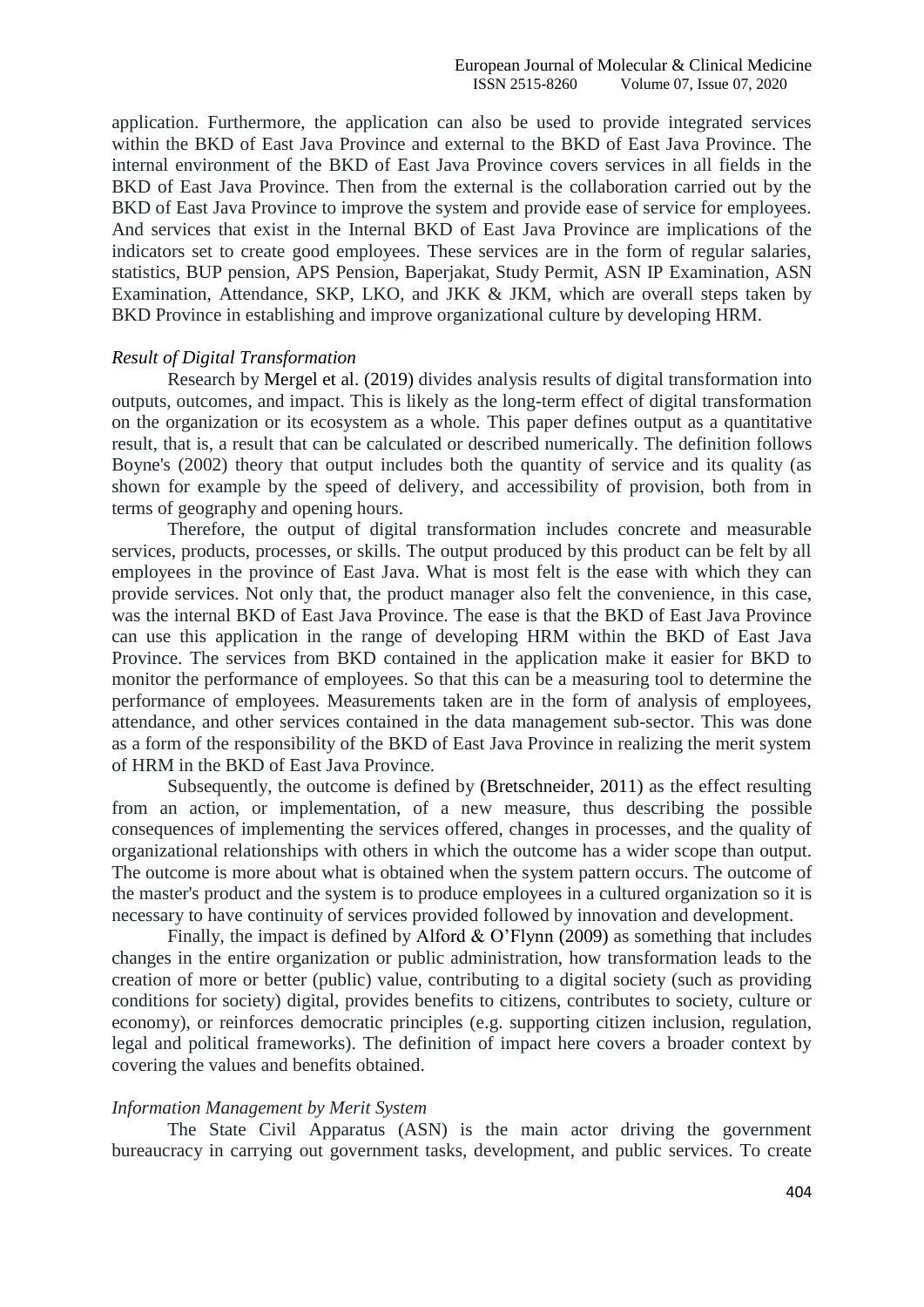professional civil servants with integrity, neutrality, and high performance, the Government has issues Law Number 5 of 2014 concerning State Civil Servants. The law was drafted as part of the bureaucratic reform program, which is an attempt to transform the Indonesian Government's bureaucracy, from rule-based bureaucracy to dynamic governance. Management of the State Civil Apparatus must also change from personnel administration to developing Human Capital.

In this case, HRM is a formal system within an organization to ensure that existing resources are used effectively and efficiently in achieving organizational goals. HRM is built to motivate and develop staff so that they can provide the best support in achieving the mission of the organization. Then merit-based HRM is believed to be able to attract people to work in an organization because the system provides an opportunity for anyone to develop a career according to their respective abilities, and is not influenced by other factors such as gender, ethnicity, and other factors.

The application of the merit system in ASN management is the main mandate in Law Number 5 of 2014. By implementing a merit system, employee appointments, transfers, promotions, remuneration, rewards, and employee career development are based on employee qualifications, competencies, and performance. This system not only creates a sense of justice among employees, it can also promote competency and performance improvements. The merit system, according to Article 1 of Law no. 5 of 2014, is the policy and management of ASN which is based on qualifications, competence, and performance fairly and reasonably without distinguishing their political background, race, color, religion, origin, gender, marital status, age, or condition of disability.

The objectives of implementing the merit system in ASN management are: (1) Conducting open and fair recruitment, selection, and promotion based on competence by compiling a sustainable human resource planning apparatus; (2) Treating ASN employees fairly and equally; (3) Managing ASN employees effectively and efficiently; (4) Providing equal remuneration for jobs that are equivalent to paying attention to performance results; (5) Providing awards for high employee performance; (6) Providing punishment for disciplinary violations.

Furthermore Woodard (2005) defines the concept of a merit system, reflecting that the work performance factor is the center of this system, or in other words, the main focus of the merit system is in the context of improving or increasing work performance. If the work performance is classified as good, the employee (HR) will be given an award or reward. Meanwhile, if the employee's work performance (HR) is classified as bad, he will receive punishment. If we return to the context of the master-master discussion above, the digital transformation carried out by the East Java BKD is related to how to manage ASN management towards a merit system. si -master becomes an application container that serves the needs of employee services and performs employee development. There are 18 services served through the master. These services include wife/husband cards; Taspen; Satya Badges; health card; Bapertarum; service exam; diploma equivalent exam; promotion; employee card transfer; regular salary; pension; appointment of PNS Candidates to PNS; study permit; counselor promotion exam; divorce permit; disciplinary punishment; and leave. So that the master service reaches the service needs to create a merit system.

The description of merit system by Woodsdard indicate that the impact measurement is related as something that includes changes in the entire organization or public administration, how transformation leads to the creation of more or better (public) value, contributes to a digital society, or strengthens democratic principles. In this case, the impact obtained from the master can be seen from measurements made by the State Civil Apparatus Commission (KASN). KASN is a non-structural institution that is independent and free from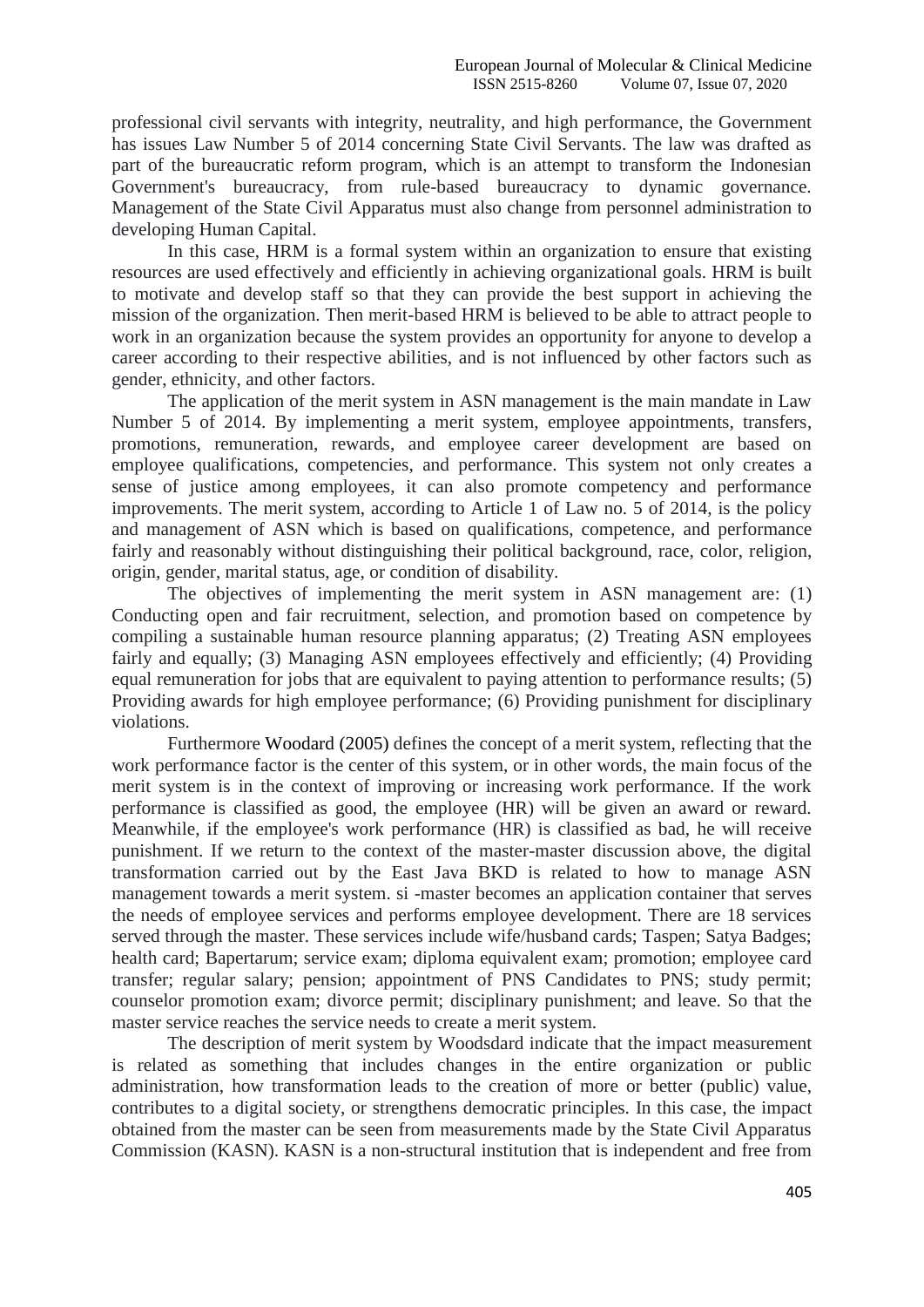political intervention which functions to oversee the application of basic values, codes of ethics, and codes of conduct as well as the implementation of the merit system. In this case, KASN has the authority to evaluate the government in terms of system merit.

The results of the assessment of the application of the merit system in government agencies are grouped into categories according to the scores and indexes achieved, as described in the Regulation of the Minister of Administrative Reform and Bureaucratic Reform No. 40 of 2018 and KASN Regulation No. 5 of 2017 as follows: (1) Category I (scores 100-174), with a red indicator indicating that the agency is rated 'BAD'. Agencies in this category still need intensive guidance to meet the expected requirements in implementing the ASN management merit system; (2) Category II (scores 175-249), with a yellow indicator, indicates that the agency is rated as 'LESS'. Agencies in this category need to be guided to complete the various requirements for the merit system in ASN management; (3) Category III (scores 250-324), with the indicator in green, indicates that the agency is rated 'GOOD'. Agencies in this category still need to refine various requirements for implementing a merit system in ASN management in their respective institutions, but have been able to implement a limited selection from the talent pool with KASN supervision and are evaluated annually; (4) Category IV (scores 325-400), with the indicator in blue, indicates that the agency is rated 'VERY GOOD'. Agencies in this category indicate that most of the requirements have been met and can be used to carry out a limited selection in their institutions through the talent pool and are evaluated every 2 (two) years.

In this case, the master who is owned by the BKD of East Java Province gets a very good score from the KASN with the score from the agency team getting a score of 354.3 which means very good, and gets a score of 311 from the verifier team which means good. The value assignment from KASN is a manifestation of HRM management in BKD East Java that has approached a merit system as decribed in table 1 below:

| Sub-Aspect | Catatan Verifikasi               | Temporary      | <b>Evidence Requested</b> |  |  |
|------------|----------------------------------|----------------|---------------------------|--|--|
|            | <b>Verification Notes</b>        | Value          |                           |  |  |
| 8.1        | Already built an online-based    | $\overline{4}$ | Online-based              |  |  |
|            | Personnel Information System,    |                | employee                  |  |  |
|            | presenting real-time data and    |                | information               |  |  |
|            | integrated with a performance    |                | system (simpeg)           |  |  |
|            | appraisal system, disciplinary   |                | Screenshot                |  |  |
|            | enforcement<br>and employee      |                | <b>SIMPEG</b>             |  |  |
|            | development;                     |                |                           |  |  |
| 8.2        | The application of e-performance | 3              | Capture<br>$e-$           |  |  |
|            | has been integrated with the     |                | performance / e-          |  |  |
|            | information system on awards     |                | performance               |  |  |
|            | (performance allowances)         |                | screenshots               |  |  |
|            | <b>Estimation: 4</b>             |                | Screen capture            |  |  |
|            | Evidence to be<br>attached:      |                | of performance            |  |  |
|            | screenshot of the talent pool    |                | allowance data            |  |  |
|            | integrated with e performance    |                | in SIMPE                  |  |  |
|            |                                  |                | Career                    |  |  |
|            |                                  |                | development               |  |  |
|            |                                  |                | information<br>in         |  |  |
|            |                                  |                | <b>SIMPEG</b>             |  |  |

| Table 1 Value assignment from KASN is a manifestation of HRM Management |                  |  |  |
|-------------------------------------------------------------------------|------------------|--|--|
|                                                                         | in BKD East Java |  |  |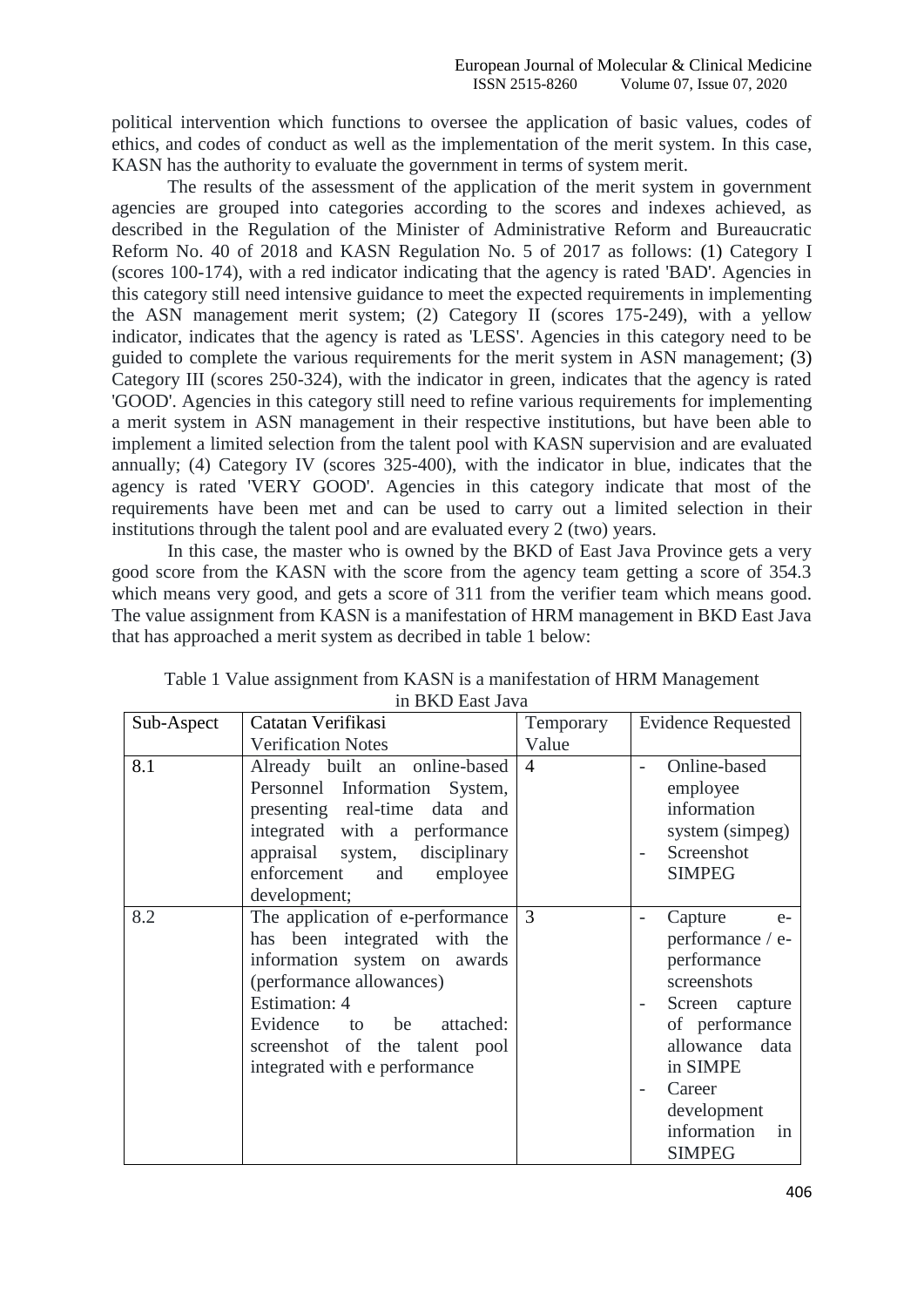| 8.3 | Personnel administration services<br>are entirely carried out using e-<br>office and connected to the<br>leadership dashboard system; | $\overline{A}$ |   | Capture e-office<br>screen<br>Capture<br>the<br>manager<br>dashboard<br>screen                                                            |
|-----|---------------------------------------------------------------------------------------------------------------------------------------|----------------|---|-------------------------------------------------------------------------------------------------------------------------------------------|
| 8.4 | Has built an assessment center<br>and is used as a competency<br>assessment tool for all employees<br>in agencies                     | $\overline{4}$ | - | Assessment<br>center results<br>Capture<br>the<br>proof of the use<br>of<br>the<br>Information<br>based<br>System<br>Assessment<br>center |

Source: Monev PMPSM East Java Province – 2020

Table 1 shows that the information system built by the BKD of East Java Province is onlinebased and can be presented in real-time and integrated with the existing fields in the BKD of East Java Province. The product form of the personnel management information system is the si-master application. Subsequently, the application has also been integrated with the application of e-performance in the BKD of East Java Province. The integration occurs is all areas of service within the BKD of East Java Province. and has also been integrated with externals by conducting an organizational network with Kominfo and Taspen. This is in line with what was conveyed by Provan & Kenis (2008) who defined the term `` network " narrowly by focusing on groups consisting of three or more legally autonomous organizations that work together to achieve not only individual goals but also collective goal. The network is provided to help achieve organizational goals. So that it gives a positive value to the organization (Raab et al., 2015).

Thus, the BKD of East Java Province has made digital HRM efforts to realize a merit system. It reveals in the existence of HRM development indicators to realize the merit system contained in the master information system. This is following the objectives of HRM conveyed by Armstrong and Taylor (2014) which include supporting the organization in achieving its goals by developing and implementing a human resource (HR) strategy that is integrated with a business strategy (strategic HRM); can contribute to the development of a high-performance culture; ensuring that the organization has the talented, skilled, and engaged people it needs; create a positive working relationship between Main learning points: The essence of human and employee resource management and a climate of mutual trust; and encouraging the adoption of an ethical approach to people management. So that the information management system managed by the BKD of East Java Province needs to be maintained and developed so that the merit system contained in Law Number 5 of 2014 can always be realized.

## **4. CONCLUSION**

Based on the description in the previous discussion, it is concluded that the information management built by BKD of East Java Province through the master has become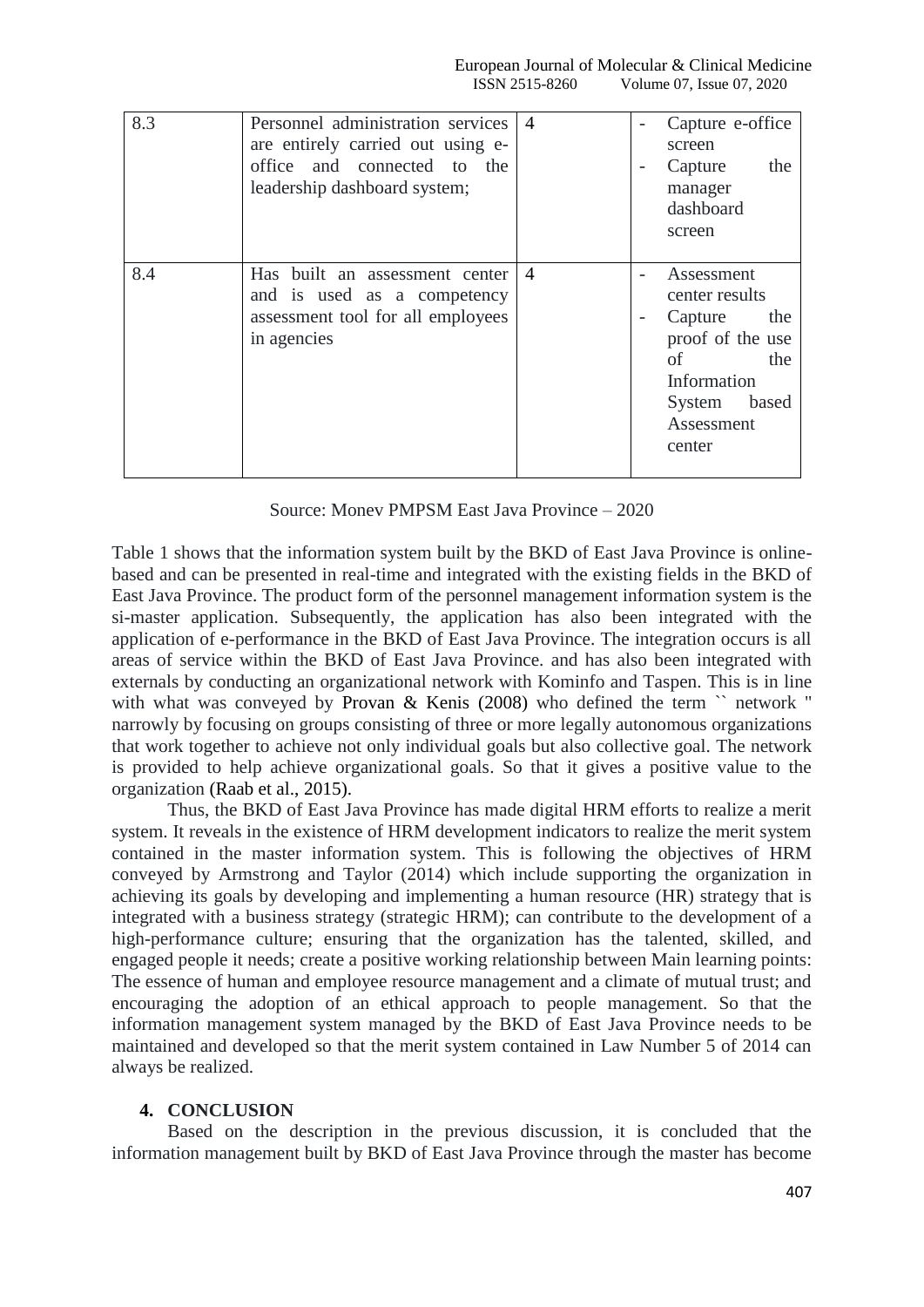one of the information system tools in achieving a merit system. Based on the explanation above, BKD of East Java Province has carried out digital transformation to make improvements in staffing services. The digital transformation carried out by the BKD of East Java Province is juxtaposed with digital transformation indicators according to Mergel, Edelmann, and Haug (2019) which include reasons for digital transformation, digital transformation objects, digital transformation process, and results of digital transformation.

First indicator shows that the main reason for digital transformation is due to the encouragement of internal and external factors within the BKD of East Java Province. The second indicator is digital transformation objects, in this indicator the main objects of the master are in terms of processes, products, services, integration patterns or relationships, and the technology used. The object here is an important point that distinguishes the digital transformation carried out by the BKD of East Java Province from the previous system. The third indicator is the digital transformation process which looks at the service change process from digitization. The transformation has succeeded in integrating internal and external services in one application. So that it becomes a form of the realization of the personnel service as stated in Governor Regulation Number 29 of 2017 concerning State Civil Service Information Systems. Then the fourth indicator is the result of digital transformation, to cover the results obtained, this transformation is divided into output, outcome, and impact. By measuring the results, it will make it easier for the BKD of East Java Province to carry out its analysis and service functions.

The State Civil Apparatus (ASN) is the main actor driving the government bureaucracy in carrying out government tasks, development, and public services. To create a professional civil servant organization with integrity, neutrality, and high performance, the government has instructed it in the form of a merit system. BKD East Java Province uses simaster as a tool that helps HRM towards a merit system. One proof of the success of the BKD of East Java Province in achieving the merit system is that it has obtained a very good assessment from KASN. So that the information management system managed by the BKD of East Java Province needs to be maintained and developed so that the merit system contained in Law Number 5 of 2014 can always be realized.

#### **5. REFERENCES**

- [1].Alford, J., & O'Flynn, J. (2009). Making sense of public value: Concepts, critiques and emergent meanings. International Journal of Public Administration, 32(3–4), 171–191. https://doi.org/10.1080/01900690902732731
- [2].Andre, & Lantu, D. C. (2015). Servant Leadership and Human Capital Management: Case Study in Citibank Indonesia. Procedia - Social and Behavioral Sciences, 169(August 2014), 303–311. https://doi.org/10.1016/j.sbspro.2015.01.314
- [3].Armstrong, M., & Taylor, S. (2014). Human Resource management Practice. In Progress in Human Geography (13th ed., Vol. 13, Issue 1). https://doi.org/10.1177/030913258901300105
- [4].Bertot, J. C., Estevez, E., & Janowski, T. (2016). Digital Public Service Innovation: Framework proposal. ACM International Conference Proceeding Series, 01–03–Marc, 113–122. https://doi.org/10.1145/2910019.2910108
- [5]. Betchoo, N. K. (2016). Digital Revolution In The Mauritian Public Service: A Human Resource Development Perspective In Two Unrelated Companies. International Journal of Novel Research in Interdisciplinary Studies, 3(5), 1–10.
- [6].Bretschneider, S. (2011). MANAGEMENT INFORMATION SYSTEMS Where We Have Been and Where We Are Going. February.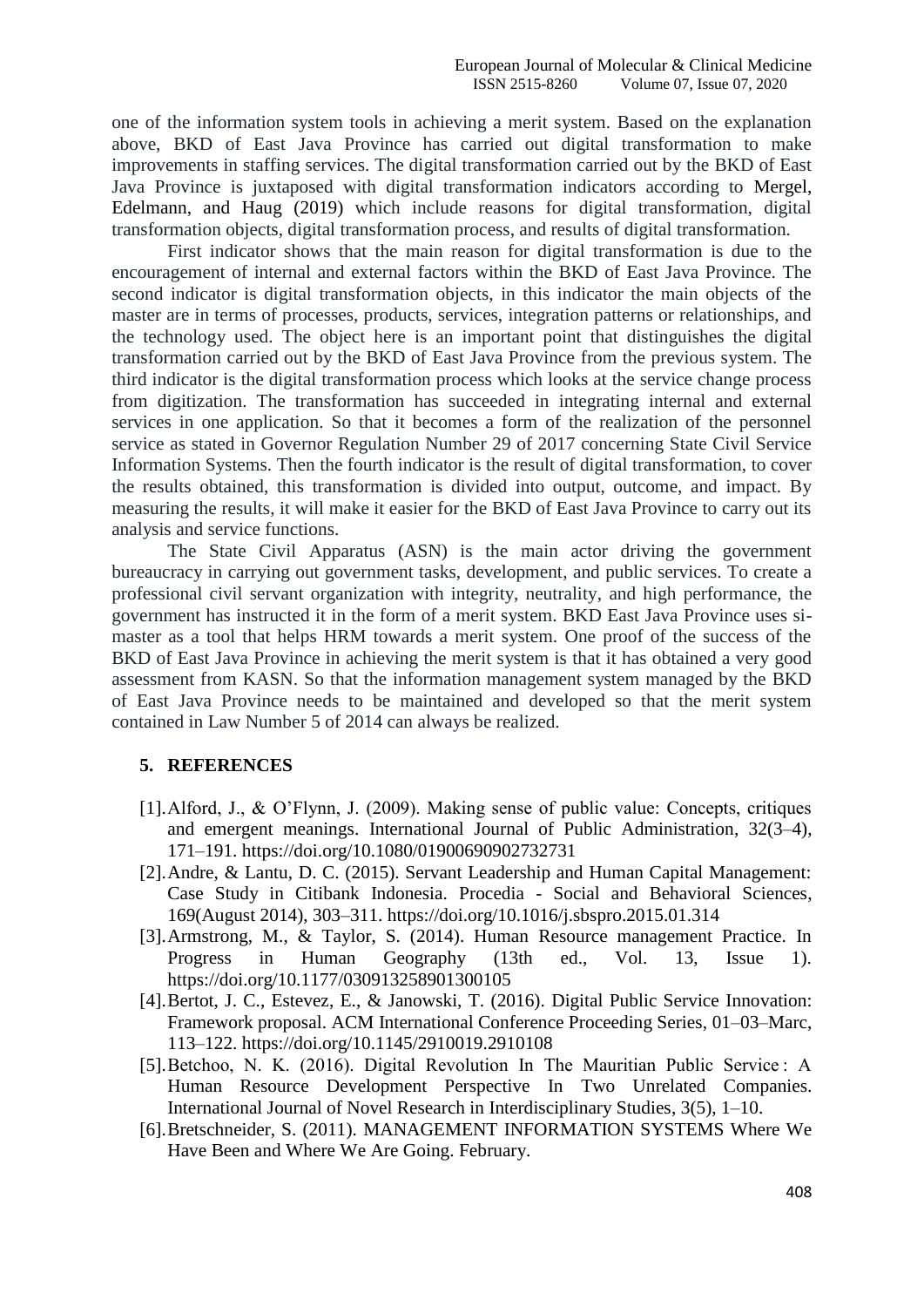- [7].Chytiri, A. (2019). Human Resource Managers' Role in the Digital Era. SPOUDAI Journal of Economics and Business, 69(1–2), 62–72.
- [8].Cordella, A., & Tempini, N. (2015). E-government and organizational change: Reappraising the role of ICT and bureaucracy in public service delivery. Government Information Quarterly, 32(3), 279–286. https://doi.org/10.1016/j.giq.2015.03.005
- [9].Creswell, J. W. (2012). Research Design. In V. Knight, J. Young, & B. Bauhaus (Eds.), Journal of Investigative Surgery (2nd ed., Vol. 25, Issue 5, pp. 279–280). SAGE Publications, Inc. https://doi.org/10.3109/08941939.2012.723954
- [10]. Daglio, M., D., G., & H, K. (2014). Building Organisational Capacity for Public Sector Innovation', Background Paper prepared for the OECD Conference "Innovating the Public Sector: from Ideas to Impact (Issue November).
- [11]. Donahue, A. K., Selden, S. C., & Ingraham, P. W. (2000). Measuring Government Management Capacity: A Comparative Analysis of City Human Resources Management Systems. Journal of Public Administration Research and Theory, 10(2), 381–411. https://doi.org/10.1093/oxfordjournals.jpart.a024274
- [12]. Falk, S., Rommele, A., Silverman, M., Franch, L., Fehrmann, T., Pfannes, P., Mathew, G., Calvo, A. S., Campos, C., Freimann, M., Putnam, J., Ahmar, M. V. T., Almeida, G. A. A. de, Chaturvedi, S., Sriram, H., Fleischer, B., & Rother, Y. (2017). Digital Government Leveraging Innovation to Improve Public Sector Performance and Outcomes for Citizens. In S. Falk, A. Rommele, & M. Silverman (Eds.), Springer International. Springer International Publishing Switzerland. https://doi.org/10.1007/978-3-319-38795-6\_7
- [13]. Firmansyah, Ri. R., & Niswah, F. (2019). INOVASI PELAYANAN E-MASTER di BADAN KEPEGAWAIAN DAERAH PROVINSI JAWA TIMUR. 5(1), 1–8.
- [14]. Gore. 1993. Reengineering through information technology: accompanying report of the National Performance Review. New York: Office of the Vice President
- [15]. Janowski, T. (2015). Digital government evolution: From transformation to contextualization. Government Information Quarterly, 32(3), 221–236. https://doi.org/10.1016/j.giq.2015.07.001
- [16]. Mann, T. (2005). The Oxford Guide to Library Research (Third ed.). OXford: Oxfor University Press.
- [17]. Mergel, I., Edelmann, N., & Haug, N. (2019). Defining digital transformation: Results from expert interviews. Government Information Quarterly, 36(4), 101385. https://doi.org/10.1016/j.giq.2019.06.002
- [18]. Miles, M. B., & Huberman, A. M. (1994). Qualitative Data Analysis. In R. Holland (Ed.), SAGE Publication (2nd ed., Vol. 251, Issue 2). SAGE Publication Ltd. https://doi.org/10.1007/BF02759913
- [19]. Muluk, K. (2008). KNOWLEDGE MANAGEMENT Kunci Sukses Inovasi Pemerintahan Daerah (D. Triyani (ed.)). Bayumedia Publisihing.
- [20]. OECD. (2011). Education at a Glance 2011 OECD indicators.
- [21]. OECD. (2015). OECD Public Governance Reviews: Dominican Republic. OECD (2015), Dominican Republic: Human Resource Management for Innovation in Government, OECD Public Governance Reviews, OECD Publishing,.
- [22]. Parker, L. (2004). Qualitative research. Surviving Your Thesis, 159–177. https://doi.org/10.4324/9780203299975
- [23]. Provan, K. G., & Kenis, P. (2008). Modes of network governance: Structure, management, and effectiveness. Journal of Public Administration Research and Theory, 18(2), 229–252. https://doi.org/10.1093/jopart/mum015